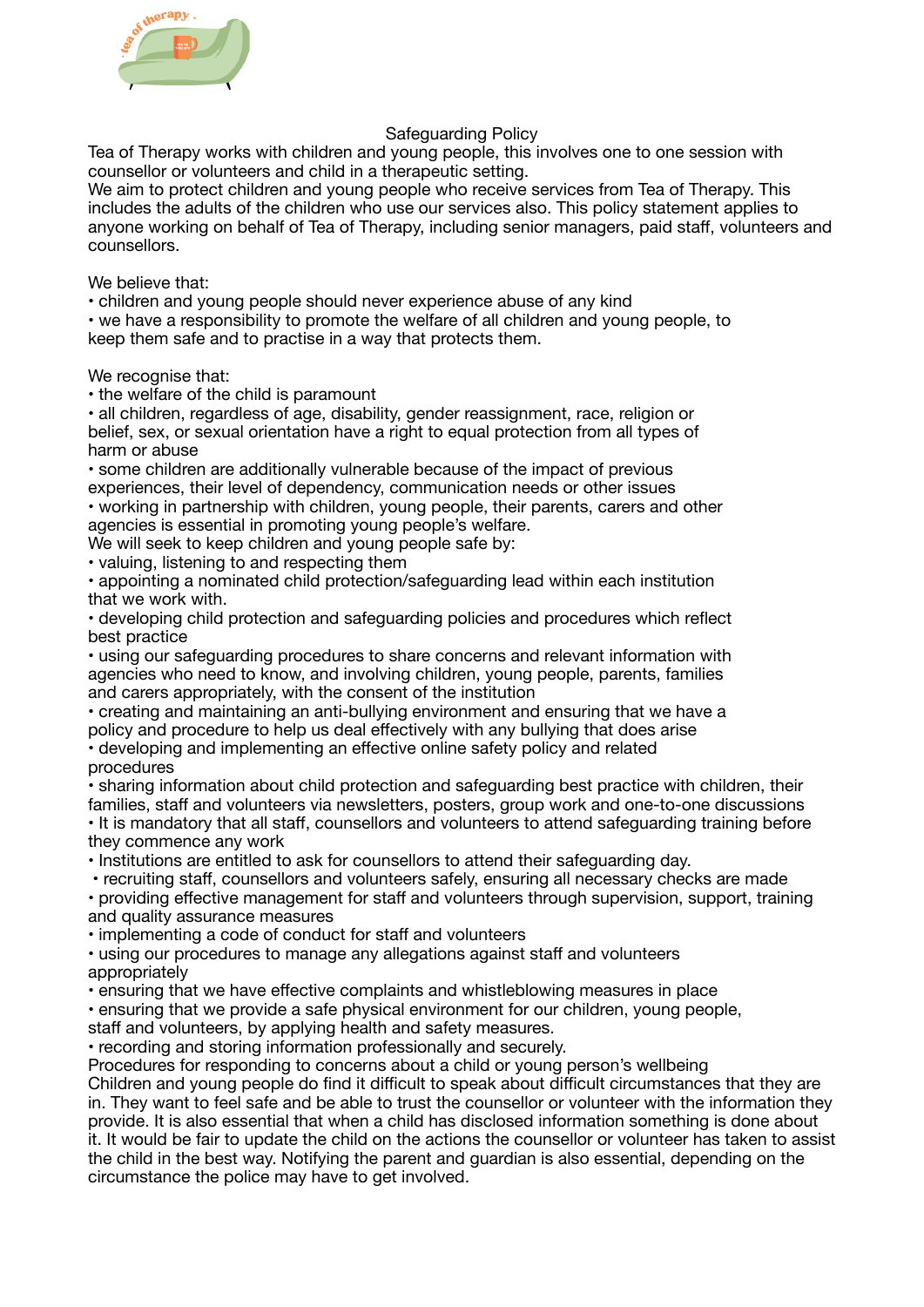On the other hand, children and young people may not share information however they may show indicators of concerns, this can sometimes be identified within schools or friends' parents. **Disclosure** 

Disclosures is the process in which children and young people begin to share their experiences of abuse with others. You cannot measure how quick a child will disclose information this will be done in the child's own time.

Disclosures are displayed in different forms:

Directly – verbally stating their experience

Indirectly – Making ambiguous statements

Behaviour – Change in behaviour, this could be deliberate or not deliberate

Non-verbally- Writing letters, drawing pictures or using toys to demonstrate their experience. Not all disclosures will lead to a formal report of abuse, some cases the disclosure is noted and monitored.

When children and young people have disclosed information, they may fear attending the next session as they may feel they have upset their family or have got in trouble. Lots of

 guilt and shame may develop as they have not got to the stage of dealing with their thoughts and feelings.

Signs of abuse

Child abuse occurs when a child or adult harms a child, this could be mentally, physically and sexually. Some children may experience more than one type of abuse after being abused once. It can last for a period of time or be an isolated incident. Online abuse is another type of abuse that is increasing.

Children may get abused by the follow:

- Family members
- Friends

- Workers or volunteers of an organisation or community setting

- Someone less common to them, strangers

Counsellors, volunteers and institutions need to be aware of vigilant to signs of abuse:

- Flinching in response to sudden movements

- Avoiding particular people or places due to fear

- Understanding adult issues such as alcoholism, drug misuse or inappropriate sexual behaviour

- Aggressive outburst or misbehaving towards children, adults or toys

- Appearing depressed, withdrawn, anxious or clingy

- Self-harming or suicidal
- Changes in eating habits
- Developing insomnia, bed wetting and experiencing nightmares
- Young people may explore substance misuse or criminal activity
- Regularly running away from home or care

- Dismissing care for medical injuries

These signs are not limited to a child being abused. There may be other reasons for changes in a child's behaviour such as a bereavement or relationship problems between parents/carers. In assessing whether signs are related to abuse or not, they need to be considered in the context of the child's development and situation.

Physical abuse

Physical abuse is when a child is deliberately hurt causing them injuries. These injuries can vary from cuts, bruises, burns or broken bones. This can occur from kicking, hitting, throwing or burning. It is also physical abuse if a parent diagnosis a child with symptoms of illnesses they do not have but insist that they take medication. This is known as fabricated or induced illness (FII). Children often hurt themselves with falls and accidents this will cause cuts or bruises normally on knees, shins and elbows. This is not usually a concern. Injuries such as bruising, burns and scalds should be monitored. This can be found on the back of legs, arms, ears or

 bum. If objects have been used you may see the outline of it, such as a cigarette mark or finger prints.

**Neglect** 

Neglect is failing to meet the basic physical and psychological needs; this can result in a decrease in the child's health and development. Examples can stem from:

- Inadequate food, clothing or shelter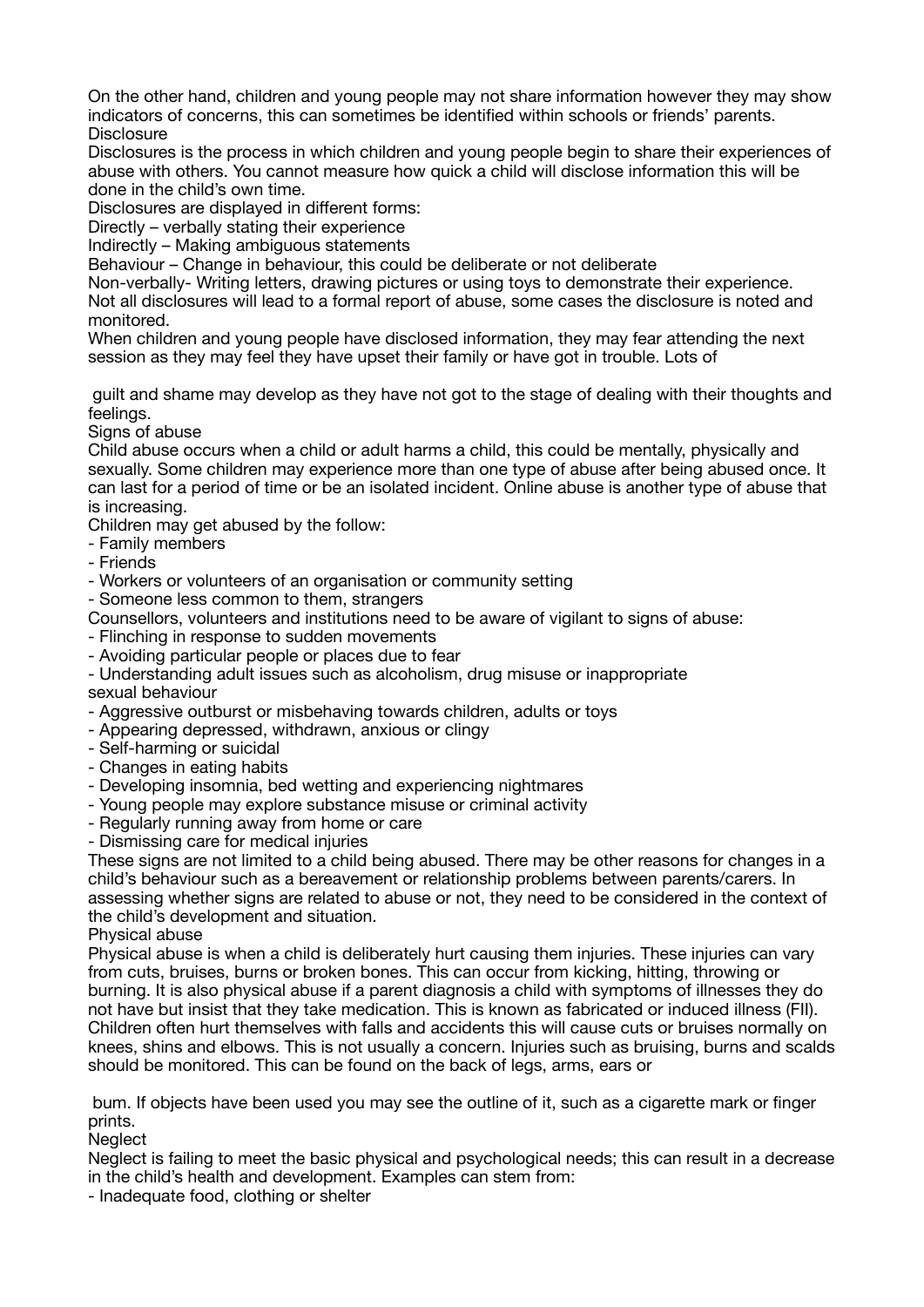- Child being left unsupervised

- Child may receive minimal health and dental care

- Parents may ignore child whether happy or sad.

Noticing neglect can be difficult, these signs have to be monitored it cannot be measured by an isolated incident. Multiple and persistent signs can demonstrate signs of neglect.

- Childs upkeep is questionable, dirty school clothes

- The child may be left alone frequently

- The child may attend school hungry

- Academically low level

- Unsuitable home environment

Sexual Abuse

Forcing or enticing a child to take part in sexual activities is sexual abuse. In many cases the child is not aware the abuse is going on as it doesn't have to involve violence. Abuse can involve contact or non-contact abuse. Abusers sometimes do threaten children if they do not comply to their instructions. They first want to build an emotional connection with the child in order to groom them. Sexual abuse can vary in the following:

- sexual touching of any part of the body whether the child is wearing clothes or not

- rape or penetration by putting an object or body part inside a child's mouth, vagina or anus - forcing or encouraging a child to take part in sexual activity making a child take their clothes off, touch someone else's genitals or masturbate.

- encouraging a child to watch or hear sexual acts not taking proper measures to prevent a child being exposed to sexual activities by others

- showing pornography to a child

- making, viewing or distributing child abuse images persuading or forcing a

child to send or post sexually explicit images of themselves, this sometimes referred to as sexting

- persuading or forcing a child to take part in sexual activities via a webcam or smartphone

- having sexual conversations with a child by text or online

- meeting a child following online sexual grooming with the intent of abusing them.

Signs of sexual abuse can cause lots of discomfort for the child. This varies in virginal or anal sores or itching, bruising or bleeding and unusual discharge. Sexually Transmitted Infections

 (STIs) can be transferred or the child could become pregnant. The child's behaviour or mood can change to want to be more promiscuous or become very withdrawn.

Child sexual exploitation

Child sexual exploitation (CSE) is a type of sexual abuse. Young people in exploitative situations and relationships receive things such as gifts, money, drugs, alcohol, status or affection in exchange for taking part in sexual activities. Some children and young people are trafficked into or within the UK for the purpose of sexual exploitation. Sexual exploitation can also happen to young people in gangs. Child sexual exploitation can involve violent, humiliating and degrading sexual assaults and involve multiple perpetrators.

Sexual exploitation can be very difficult to identify. Warning signs can easily be mistaken for 'normal' teenage behaviour. Young people who are being sexually exploited may:

- be involved in abusive relationships, appearing intimidated and fearful of certain people or situations

- get involved in gangs, gang fights, gang membership

- have older boyfriends or girlfriends

- spend time at places of concern, such as hotels or known brothels

- not know where they are, because they have been moved around the country

- be involved in petty crime such as shoplifting

- have access to drugs and alcohol

- have new things such as clothes and mobile phones which they can't or won't explain

- have unexplained physical injuries.

- go missing from their home, care or education

Harmful sexual behaviour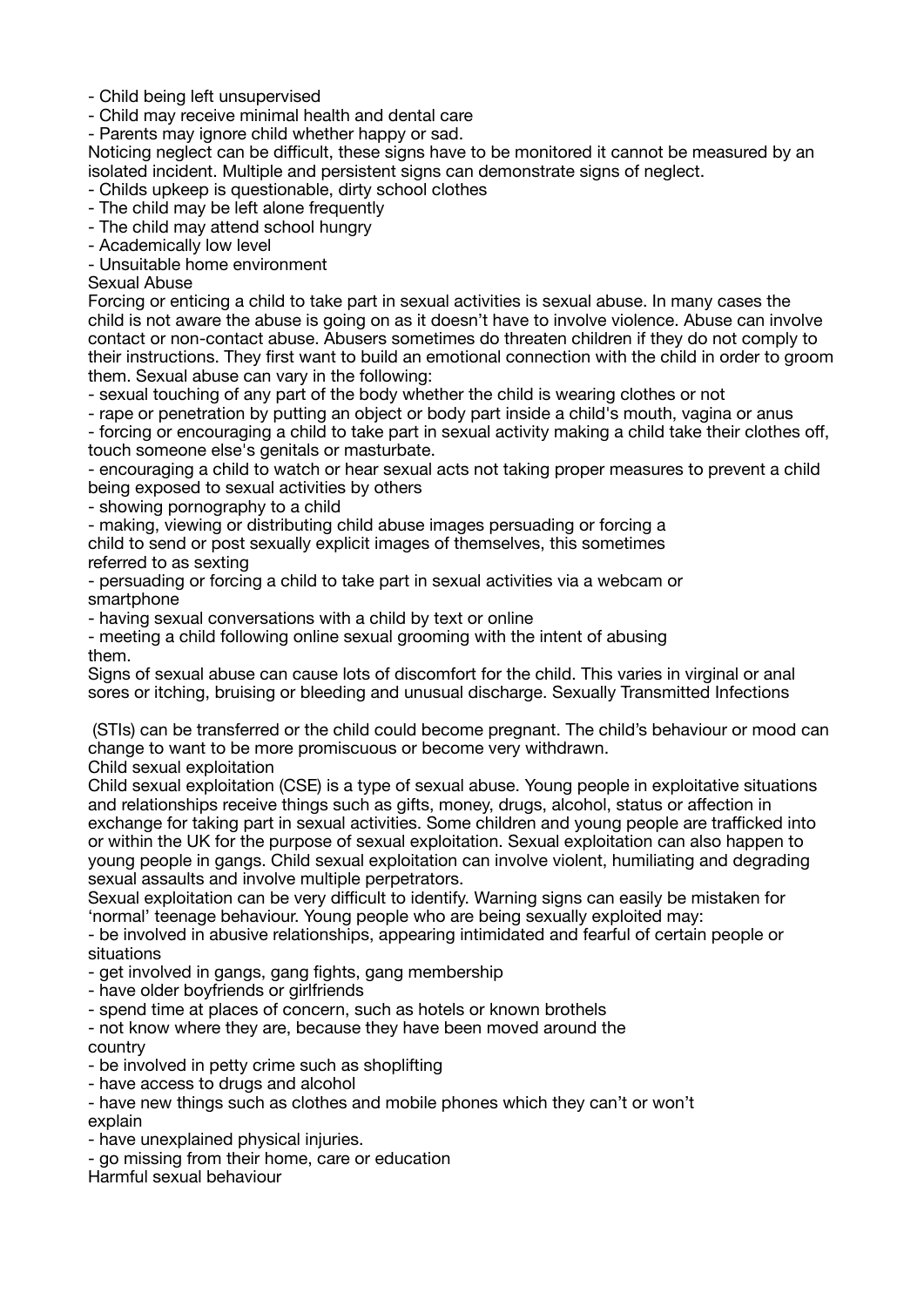Children and young people who develop harmful sexual behaviour (HSB) harm themselves and others. Sexual behaviour can take place with children, one of the children may be older or have more power and strength over the other child. It is normal to show signs of sexual behaviour in developmental stages; some develop quicker than others. This can include:

- using sexually explicit words and phrases

- inappropriate touching

- using sexual violence or threats

- full penetrative sex with other children or adults.

Emotional abuse

Emotional abuse is persistent, and, over time, it severely damages a child's emotional health and development. Signs generally occur through actions and emotions. Emotional abuse can take pace in many forms:

- humiliating, putting down or constantly criticising a child

- shouting at or threatening a child or calling them names

- mocking a child or making them perform degrading acts

- constantly blaming a child for things which are not their fault

- trying to control a child's life and not recognising their individuality

- not allowing them to have friends or develop socially

- pushing a child too hard or not recognising their limitations

- manipulating a child

- exposing a child to distressing events or interactions such as drug taking,

heavy drinking or domestic abuse

- persistently ignoring them

- being cold and emotionally unavailable during interactions with a child

- never saying anything kind, positive or encouraging to a child and failing to

praise their achievements and successes. Babies and pre-school behaviour:

- be overly-affectionate towards strangers or people they haven't known for very long

- not appear to have a close relationship with their parent, for example when being taken to or collected from nursery

- lack confidence or become wary or anxious

- be unable to play

- be aggressive or nasty towards other children and animals.

Older children may:

- - - - - - -

Domestic abuse

Domestic abuse is

between people who are or were in an intimate relationship. There are many different types of abusive behaviours that can occur within intimate relationships, including emotional, sexual, financial, psychological and physical abuse. Domestic abuse can be underpinned by an on-going pattern of psychologically abusive behaviour that is used by 1 partner to control or intimidate the other partner.

In situations of domestic abuse, both males and females can be abused or be abusers. Domestic abuse can happen in any relationship regardless of age, sexuality, gender identity, race or religious identity.

use language, act in a way or know about things that you wouldn't expect for their age struggle to control strong emotions or have extreme outbursts

seem isolated from their parents

lack social skills or have few, if any, friends

fear making mistakes

fear their parent being approached regarding their behaviour self-harm.

any type of controlling, bullying, threatening or violent behaviour

 Children's exposure to domestic abuse between parents and carers is child abuse. Children can be directly involved in incidents of domestic abuse or they may be harmed by seeing or hearing abuse happening. The developmental and behavioural impact of witnessing domestic abuse is similar to experiencing direct abuse. Children in homes where there is domestic abuse are also at risk of other types of abuse or neglect.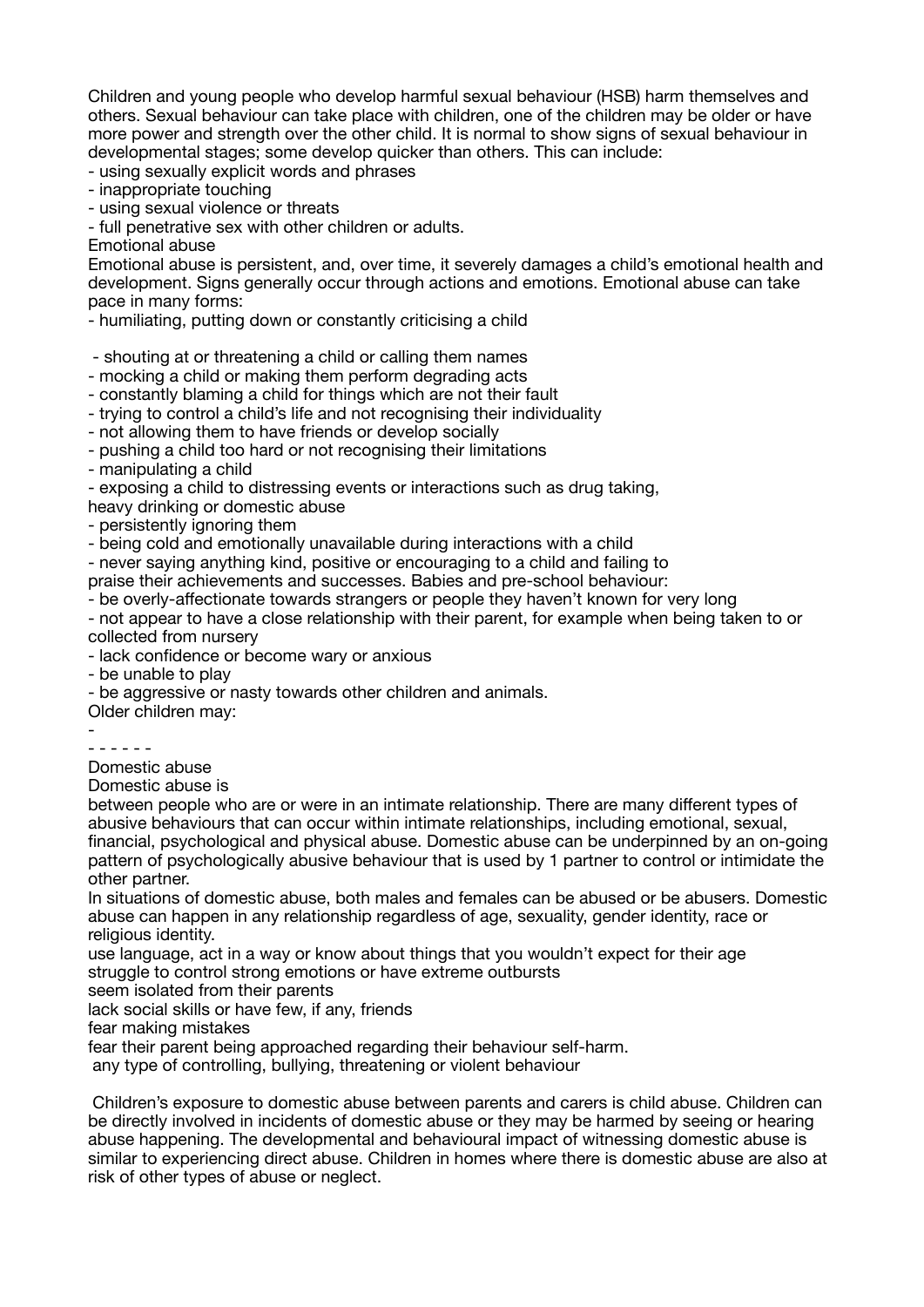It can be difficult to tell if domestic abuse is happening, because it usually takes place in the family home and abusers can act very differently when other people are around. Children who witness domestic abuse may:

- become aggressive

- display anti-social behaviour

- suffer from depression or anxiety

- not do as well at school - due to difficulties at home or disruption of

moving to and from refuges. Bullying and cyberbullying

Bullying is behaviour that hurts someone else. It usually happens over a lengthy period of time and can harm a child both physically and emotionally. Bullying can happen anywhere – at school, at home or online. When bullying happens online it can involve social networks, games and mobile devices. Online bullying can also be known as cyberbullying. Bullying includes:

- verbal abuse, such as name calling

- non-verbal abuse, such as hand signs or glaring

- emotional abuse, such as threatening, intimidating or humiliating someone

- exclusion, such as ignoring or isolating someone

- undermining, by constant criticism or spreading rumours
- controlling or manipulating someone
- racial, sexual or homophobic bullying
- physical assaults, such as hitting and pushing
- making silent, hoax or abusive calls.

Cyberbullying includes:

- sending threatening or abusive text messages
- creating and sharing embarrassing images or videos
- 'trolling' sending upsetting messages on social networks, chat rooms or online games
- excluding children from online games, activities or friendship groups
- setting up hate sites or groups about a particular child
- encouraging young people to self-harm
- voting for or against someone in an abusive poll
- creating fake accounts, hijacking or stealing online identities

 It can be hard to know whether or not a child is being bullied. They might not tell anyone because they're scared the bullying will get worse. They might also think that the bullying is their fault. These signs are not limited to bullying but can be linked:

- - - - - - - -

Child trafficking

Child trafficking

exploited. Many children are trafficked into the UK from overseas, but children can also be trafficked from one part of the UK to another. Children who are trafficked experience many forms of abuse and neglect. Physical, sexual and emotional abuse is often used to control them and they're also likely to suffer physical and emotional neglect. Child trafficking can require a network of organised criminals who recruit, transport and exploit children and young people. Some people in the network might not be directly involved in trafficking a child but play a part in other ways, such as falsifying documents, bribery, owning or renting premises or money laundering Children are trafficked for:

- child sexual exploitation
- benefit fraud
- forced marriage
- domestic servitude such as cleaning, childcare, cooking
- forced labour in factories or agriculture

- criminal exploitation such as cannabis cultivation, pickpocketing, begging, transporting, drugs, selling pirated DVDs and bag theft.

Signs that a child has been trafficked may not be obvious, but you might notice unusual behaviour or events. These include a child who:

- spends a lot of time doing household chores

- rarely leaves their house, has no freedom of movement and no time for playing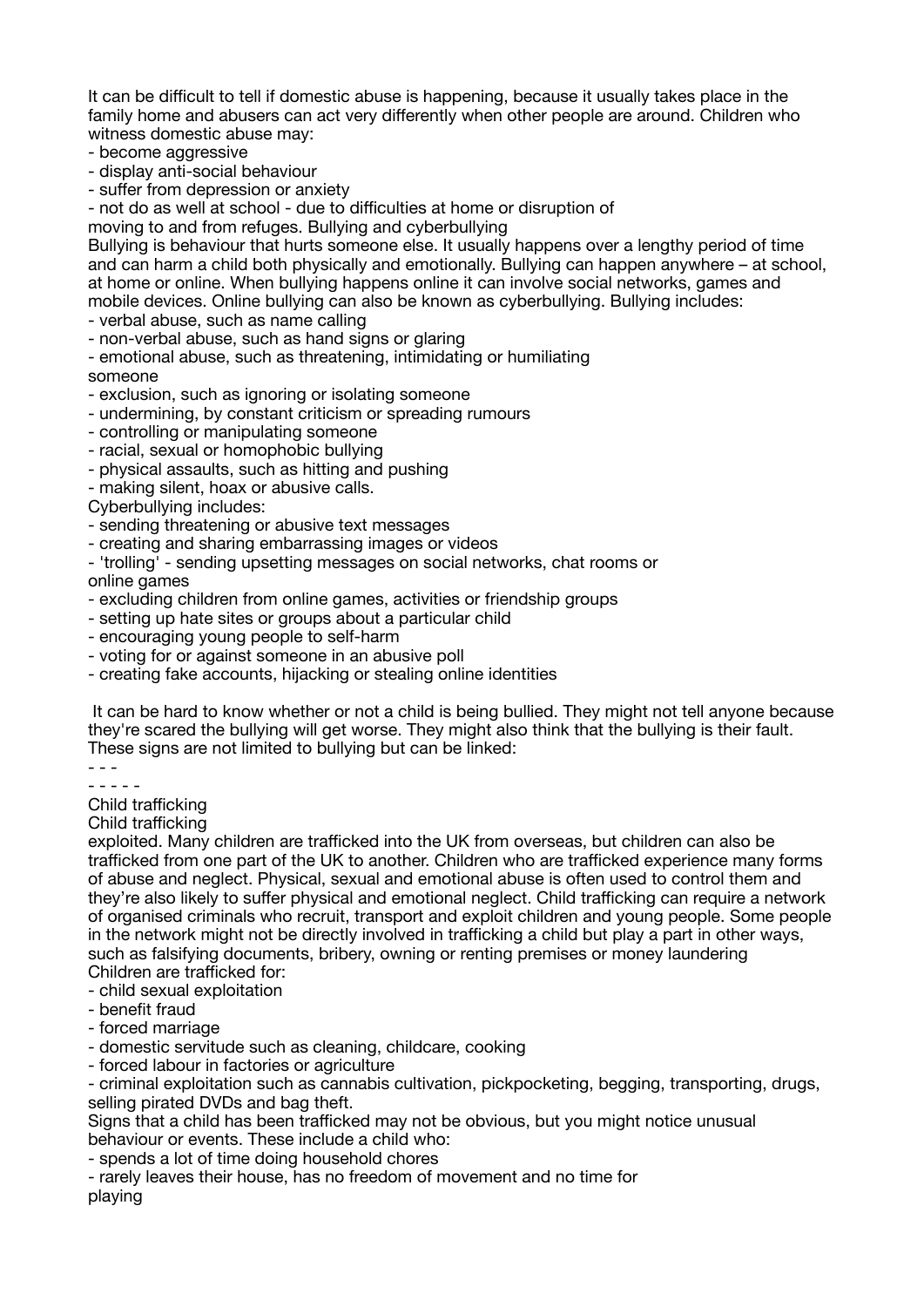- is orphaned or living apart from their family, often in unregulated private foster care

- lives in substandard accommodation

- isn't sure which country, city or town they're in

belongings getting 'lost' or damaged

physical injuries such as unexplained bruises

being afraid to go to school, being mysteriously 'ill' each morning, or skipping school not doing as well at school

asking for, or stealing, money (to give to a bully)

being nervous, losing confidence or becoming distressed and withdrawn problems with eating or sleeping

bullying others.

is child abuse. It involves recruiting and moving children who are then

- is unable or reluctant to give details of accommodation or personal details

- might not be registered with a school or a GP practice

- has no documents or has falsified documents

- has no access to their parents or guardians

- is seen in inappropriate places such as brothels or factories

- possesses unaccounted for money or goods

- is permanently deprived of a large part of their earnings, required to earn a minimum amount of money every day or pay off an exorbitant debt

- has injuries from workplace accidents

- gives a prepared story which is very similar to stories given by other children.

There are also signs that an adult is involved in child trafficking, such as:

- making multiple visa applications for different children

- acting as a guarantor for multiple visa applications for children

- travelling with different children who they're not related to or

responsible for

- insisting on remaining with and speaking for the child

- living with unrelated or newly arrived children

- abandoning a child or claiming not to know a child they were previously

with. Female genital mutilation

Female genital mutilation (FGM) is the partial or total removal of external female genitalia for nonmedical reasons. It's also known as female circumcision or cutting. Religious, social or cultural reasons are sometimes given for FGM. However, FGM is child abuse. It's dangerous and a criminal offence. There are no medical reasons to carry out FGM. It doesn't enhance fertility and it doesn't make childbirth safer. It's used to control female sexuality and can cause severe and longlasting damage to physical and emotional health.

A girl at immediate risk of FGM may not know what's going to happen. But she might talk about or you may become aware of:

- a long holiday abroad or going 'home' to visit family

- relative or cutter visiting from abroad

- a special occasion or ceremony to 'become a woman' or get ready for marriage

- a female relative being cut – a sister, cousin or an older female relative such as a mother or aunt

- missing school repeatedly or running away from home.

A girl who has had FGM may:

- have difficulty walking, standing or sitting

- spend longer in the bathroom or toilet

- appear withdrawn, anxious or depressed

- have unusual behaviour after an absence from school or college

- be particularly reluctant to undergo normal medical examinations

- ask for help but may not be explicit about the problem due to embarrassment or fear.

Dealing with allegations of abuse against a child or young person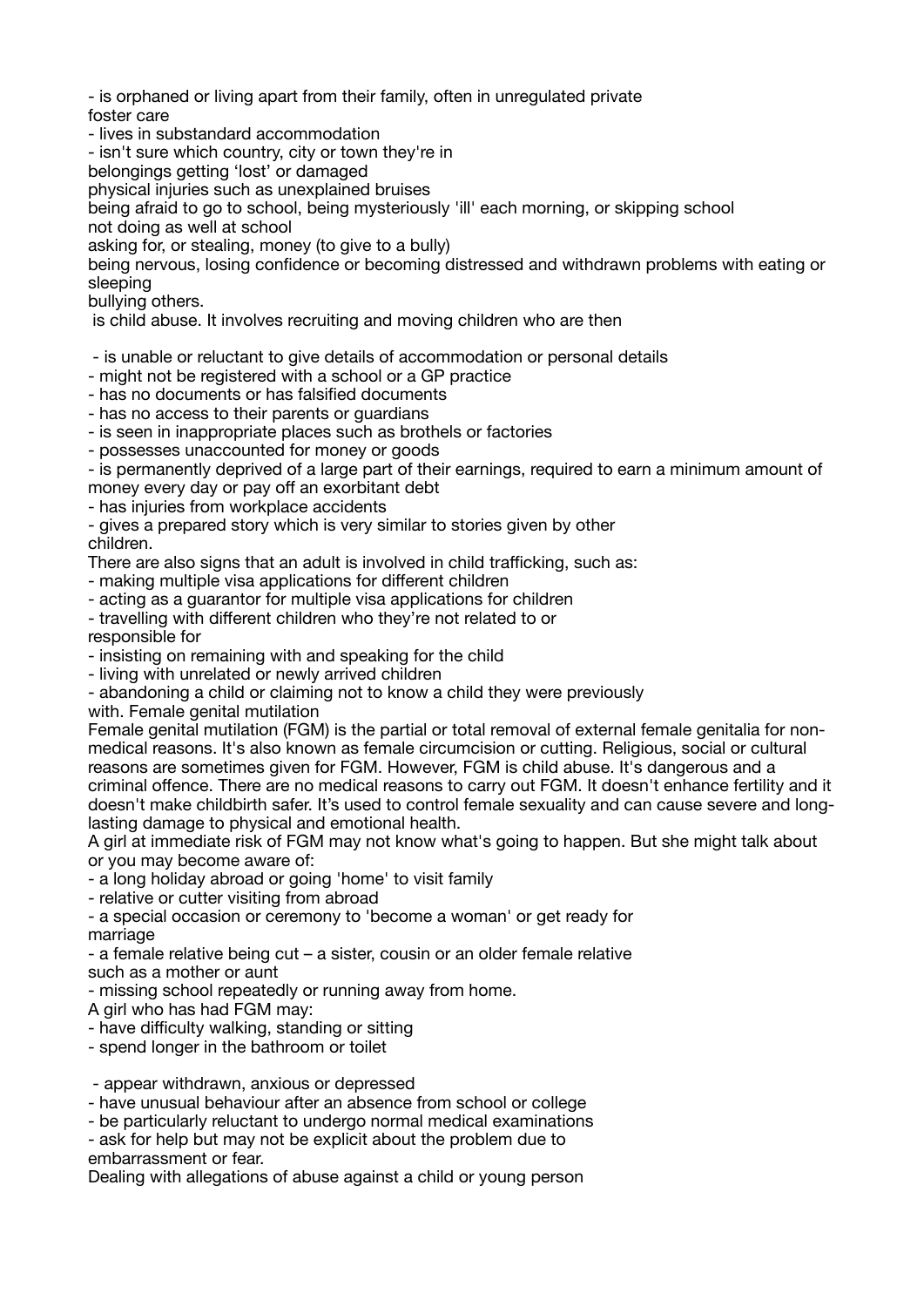There are many ways that a child may be abusive towards others. A child who is displaying abusive behaviour may not realise they are doing so. When a child abuses another child, it is sometimes called 'peer on peer abuse'. Allegations may involve:

- bullying or cyberbullying

- emotional abuse
- online abuse
- physical abuse

- sexting

- harmful sexual behaviour

- sexual abuse.

Concerns might be raised by:

- a child or adult making a direct allegation of abuse by a child or young person

- a child or adult telling you they're uncomfortable with a child or young person's behaviour. They may not realise the behaviour is abusive

- a member of staff or volunteer observing behaviour that gives cause for concern

- being informed that a child or young person is the subject of an investigation

- a child or young person telling you they have harmed someone else or are at risk of doing so. Responding to concerns

When responding to an allegation of abuse made against a child, it's important to consider the needs of everyone involved. On occasions a child may tell you directly that they have behaved abusively towards someone else. Never promise to keep what a child tells you a secret. Explain that you need to talk to other people who can help keep them and the other children involved safe. If a child does disclose this happens should be your next steps:

- reassure the child that they've done the right thing by telling you about it

 - listen carefully to the child and let them tell their whole story. Don't try to investigate or quiz the child, but make sure you understand what they're saying

- use non-judgmental language

- remember that a child who is telling you they've abused someone else is

a child in need of support

- tell them that you now have to do what you can to keep them and the other children involved safe

- explain what you are going to do next and that you will need to speak to other people who can help

- reassure the child that they can get help to change their behaviour and move forward with their life

If allegations have been made against a child you should speak to your nominated child protection lead within the institution, who can advise you on the best way to proceed. If you confront the child about the allegations before taking advice, it may make the situation worse. The child's parents or carers should be told what has happened, as long as it doesn't increase the

risk to the child. Ask the child how they would like their parents/carers to be told. You could suggest:

• talking to parents first without the child there, then summarising everything with the child present • helping the child tell their parents in their own words, with you present for support.

It's important for parents and children to talk about what's happened and begin to come to terms with it as a family. When talking to parents or carers, remember that the news their child has behaved abusively may be a shock. Reassure them that support is available to help their child change their behaviour and move forward.

Child Protection policy – England will be located on the portal

Safer recruitment policy and procedures

Recruitment process

 Safer recruitment is a set of practices to help make sure your staff and volunteers are suitable to work with children and young people

 This job advert will be available for anyone in the public to apply. However, it must attract high quality candidates for the role. The job description will outline all the specific duties the role entitles. Having an understanding of safeguarding is always highlighted within the job description. A standard application form is used to gather information from the potential volunteer or counsellor. The application also gives the candidate a chance to disclose any convictions or child protection investigations before vetting the application. If they do have any disclosure, they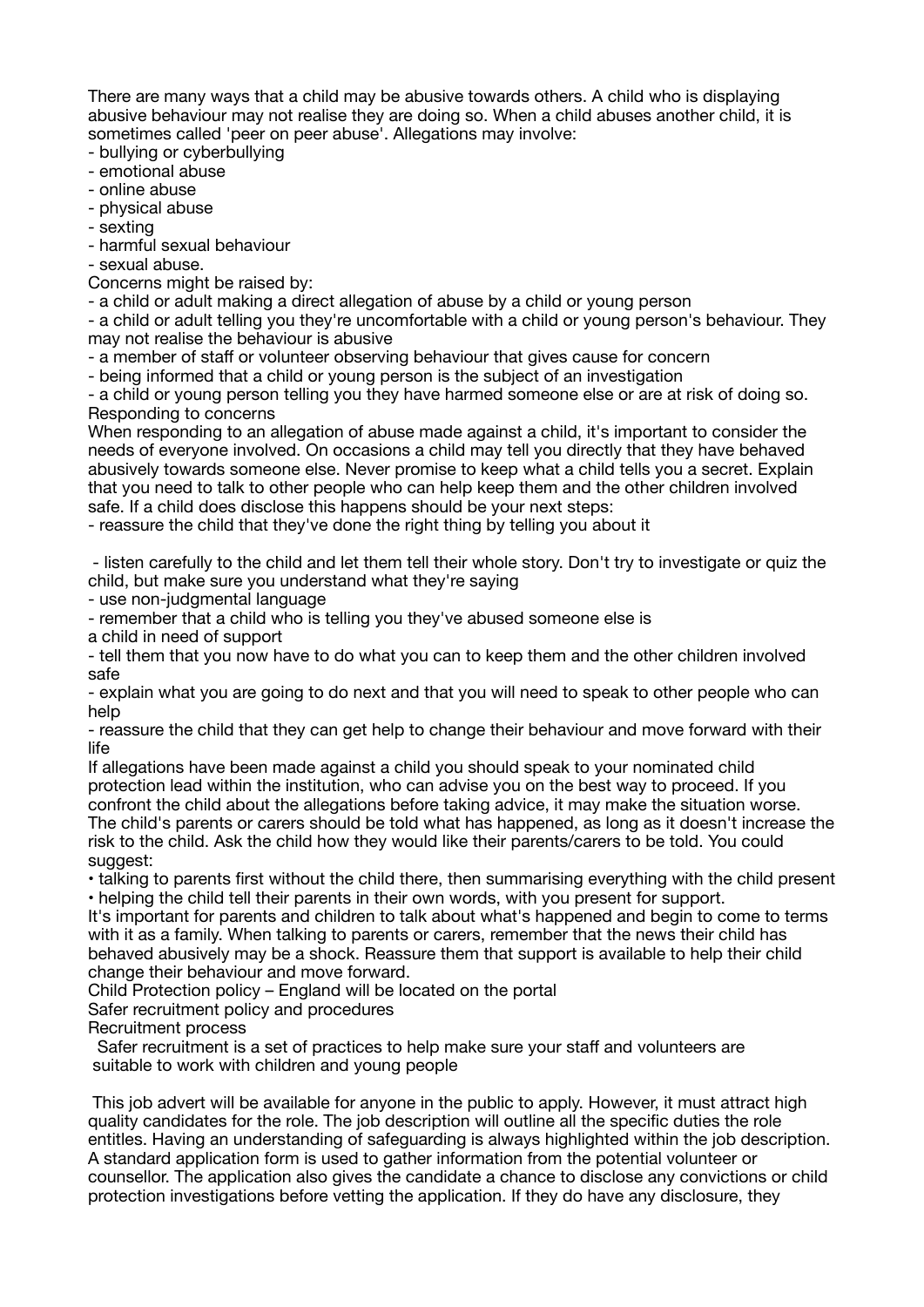should send the details in before the interview the outcome will be dependent on the vetting process. References will be contacted as part of the vetting process.

The interview process consists of a two panellist. It will be a face to face interview that the candidates will be attending. The candidates will be welcomed to the interview and the panellist will share some brief information about the agency. The candidates will be asked a set of questioned followed by answering any questions that they may have.

The interview questions will vary from job description, previous experience, safeguarding, their strengths and weakness. The panellist will be taking notes of what has been said during the interview. Candidates should show that they

- understand children's needs and perspectives

- have realistic expectations of children

- recognise that children's needs come first

- uses appropriate language when talking about children

- are clear about boundaries when working with children.

The candidate's identification and qualifications will be checked during the interview. The candidates will be made aware if they have successful passed the vetting process to be a part of the agency within 24hours.

All accepted candidates (volunteers and counsellors) must attend a minimum of 1 CPD training a year and present the certificate to the agency. Some of the institutions that employ you may want you to go on further training through their institution, this can be accepted.

Tea of Therapy also advise that when being employed by an institution you must follow their code of conduct, if they require you to attend the schools safeguarding meeting this is a mandatory requirement.

 Counsellor and volunteers must read the Keeping Children Safe policy (Located on the portal) References should state whether the candidate is suitable to work with children and young people and if they have knowledge and understanding of child protection and safeguarding. If there are any concerns during the vetting process Tea of Therapy must decide if they are suitable to work with child and young people.

Counsellors and volunteers must attend supervision sessions on a monthly basis when a job commences. Please ensure you use the child's initial when in your meeting. Notes taking is helpful as you can use this to bring back to your sessions with the children and young people. After every session with a child or young you will have an allocated time slot to compete your notes. This can be brief notes regarding the session. Please ensure that the child or young person's name is not disclosed, and it is initialled. When taking notes of a disclosure please ensure it is accurate and detailed. When submitting your concern to the Designated Safeguarding Lead please note who you have passed this information to along with the time. Follow this disclosure up the following week by stating what actions have been taken by yourself or the institution.

Managing allegations against staff and volunteers

Code of conduct for staff, counsellors and volunteers

This behaviour code outlines the conduct Tea of Therapy expects from all our staff and volunteers. This includes Counsellors, volunteers and office staff, whether they are being paid or unpaid. The behaviour code aims to help us protect children and young people from abuse and reduce the possibility of unfounded allegations being made. It has been informed by the views of children and young people.

Nicole Henry, Manager at Tea of Therapy, is responsible for managing behaviour. Everyone that works under the company Tea of Therapy must read and comply to the agreed code of conduct. If the code of conduct has been compromised there will be consequences.

All counsellors, volunteers and staff are DBS checked. Our counsellors and volunteers will all be apart of the British and Association for Counselling and Psychotherapy (BACP)

The role of staff, counsellors and volunteers

When working with children and young people, you are acting in a position of trust. You are likely to be seen as a role model and must act appropriately.

**Responsibility** 

You are responsible for:

**Rights** 

You should:

- prioritising the welfare of children and young people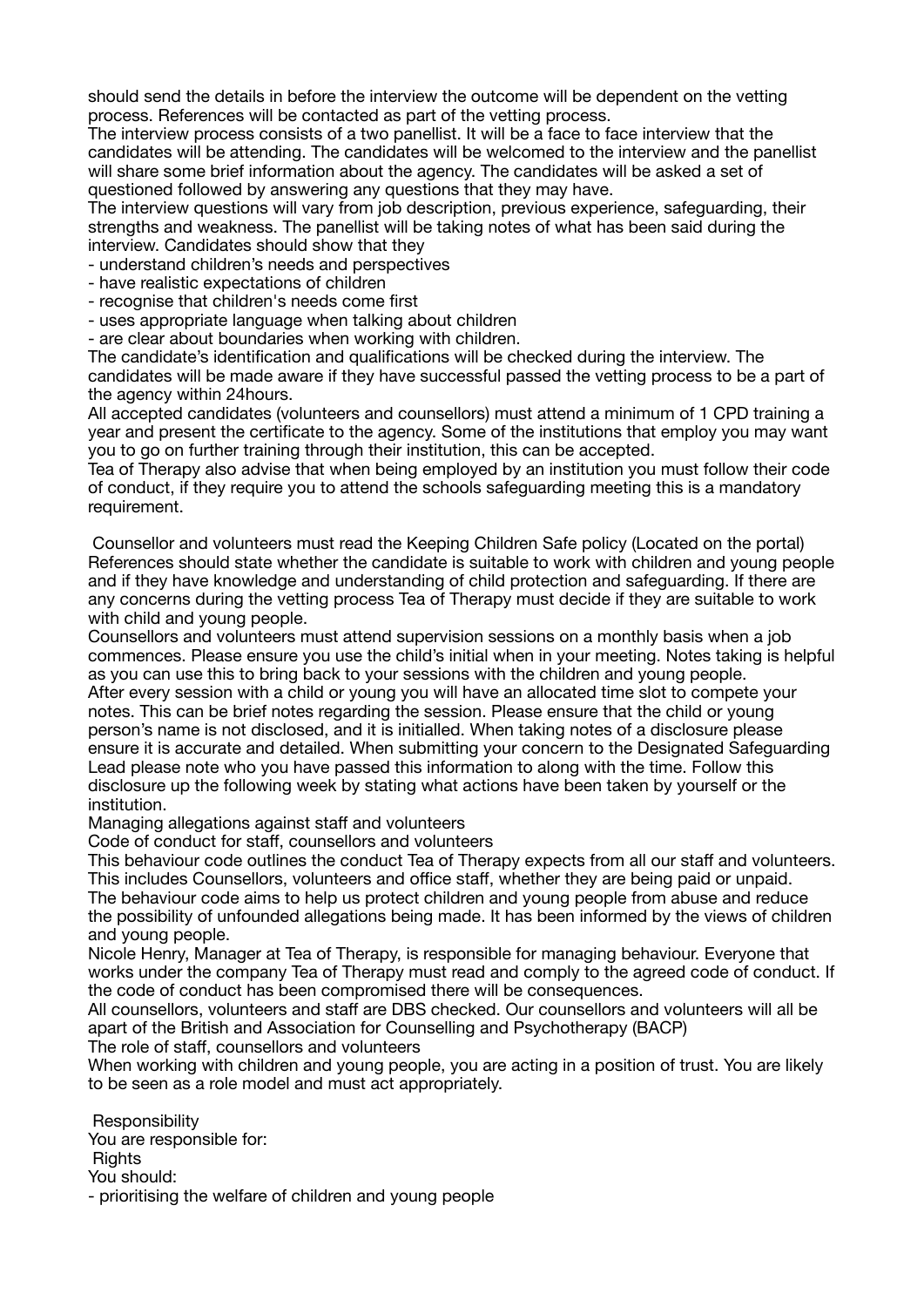- providing a safe environment for children and young people

- This includes ensuring equipment is used safely and for its intended purpose.

- This includes having good awareness of issues to do with safeguarding and child protection and taking action when appropriate.

- Understanding and dealing with a safeguarding/ child protection issue

- staying within the law at all times

- modelling good behaviour for children and young people to follow

- challenging all unacceptable behaviour and reporting any breaches of the

behaviour code to the Institution – (DSL), Supervisor, or Tea of Therapy. - Reporting all allegations/suspicions of abuse following the Institutions reporting procedures

- This includes abusive behaviour being displayed by an adult or child and directed at anybody of any age.

- Treat children and young people fairly and without prejudice or discrimination

- Understand that children and young people are individuals with individual needs

- Respect differences in gender, sexual orientation, culture, race, ethnicity, disability and religious belief systems between yourself and others, and appreciate that all participants bring something valuable and different to the group/organisation

- encourage young people and adults to speak out about attitudes or behaviour that makes them uncomfortable.

Relationships You should:

- promote relationships that are based on openness, honesty, trust and respect

- avoid favouritism

- be patient with others

- use special caution when you are discussing sensitive issues with children or young people

- ensure your contact with children and young people is appropriate

Respect You should:

- listen and respect children and all times

- seriously, actively involving them in

- In some cases, it may be necessary to break confidentiality in order to follow child protection procedures; if this is the case it is important to explain this to the child or young person at the earliest opportunity.

- Unacceptable behaviour, please advise the institution

- No child or young person should have your contact details, this does include your social media accounts

- When working with children and young people, you must not:

• allow concerns or allegations to go unreported

• take unnecessary risks

• smoke, consume alcohol or use illegal substances

• develop inappropriate relationships with children and young people

• make inappropriate promises to children and young people

• engage in behaviour that is in any way abusive

You should always follow this code of behaviour and never rely on your reputation or that of our organisation to protect you.

If you have behaved inappropriately you will be subject to our disciplinary procedures. Depending on the seriousness of the situation, you may be asked to leave Tea of Therapy. We may also make a referral to the police and/or the local authority child protection services.

If you become aware of any breaches of this code, you must report them to Nicole Henry, Manager at Tea of Therapy. If necessary, you should follow the whistle-blowing procedure and child protection/safeguarding procedures.

All counsellors and volunteers are representatives of Tea of Therapy when employed. Please ensure that you read the current ethos and code of conduct for each institution that you attend. You must adhere to their code of conduct.

Volunteers and counsellors please ensure that you have appropriate clothing on when attending insitution. Please make sure it falls in line with the institution policy.

As well as following the guidance in each institution, Tea of Therapy expects Counsellors and volunteers to:

• Respect the ethos of the institution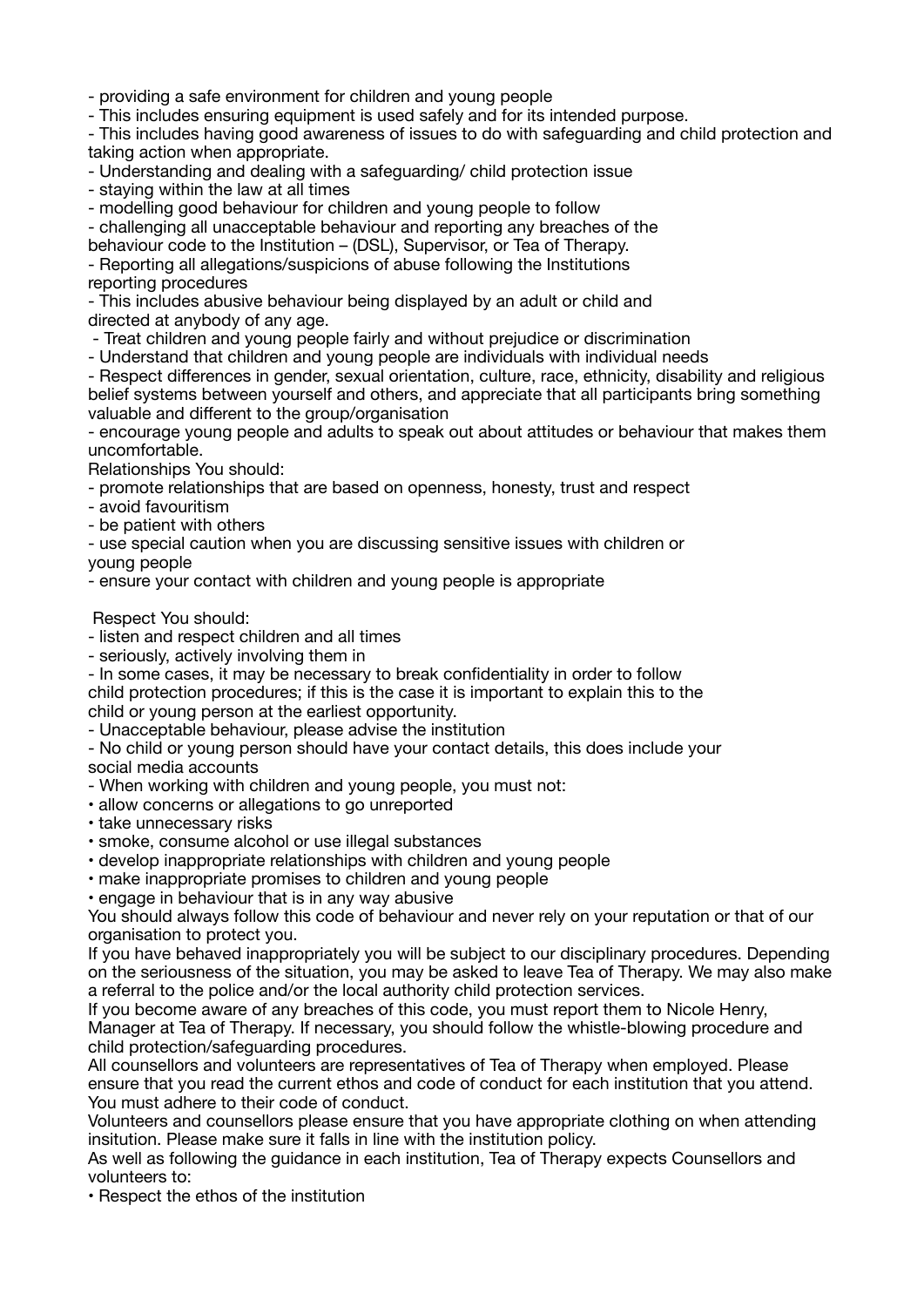• Understand that all the counsellors/ volunteers, teachers and parents need to work together for the benefit of their children;

• Treat all members of the community with respect and set a good example

• Approach the school to help resolve any issues of concern regarding the children

• Raise concerns about the school to Tea of Therapy, they will contact the school on your behalf.

• Contribute positively and constructively during meetings with school staff BEHAVIOUR AND CONDUCT WHICH IS NOT TOLERATED

At Tea of Therapy we want to support our counsellors and volunteers as much as possible, however we will not tolerate the following:

- Using loud and offensive language on the premise

- Disrespecting members of staff
- Using social media to comment about an institution
- Recording conversations with staff without their permission

- Smoking and consuming alcohol or other drugs on the premise.

Should any of the above behaviour occur on the premises the institution may feel it is necessary to contact Tea of Therapy and if necessary, terminate the contract with the counsellor or volunteer.

Counsellors and Volunteers will only have access to the school premise on the contracted days. If there is a circumstance that it must change for a particular reason, please notify the institution and Tea of Therapy.

Anti-bullying policy and procedures

Bullying includes a range of abusive behaviour that is repeated and intended to hurt someone either physically or emotionally. It is our responsibility to promote the welfare of children and young people to keep them safe and practise in the best way to protect them.

We understand that bullying can cause distress and can hinder a person's health and development. All children, regardless of age, disability, gender reassignment, race, religion or belief, sex or sexual orientation, have the right to equal protection from all types of harm or abuse. Bullying could take place in the insitution that we work alongside. If that does happen, either party, counsellor, volunteer or institution must contact Tea of Therapy. This is something that is not tolerated with our organisation.

- Respecting that we are all different
- Creating a safe environment for the volunteers and counsellors to work in
- Dealing with problems in a positive way
- Listening to each other

We will respond to accounts of bullying with the person being bullied and the person that is the bully. The situation will be reviewed regularly to ensure that problem has been resolved. Photography and image sharing guidance

 Tea of Therapy does not give consent for photos to be taken of any child or young person during therapy sessions. If parents do give consent for their child these images must not be shared or transferred to the counsellor or volunteer.

Child protection records retention and storage policy

All counsellors and volunteers note of each child will be kept within the institution in a locked area, the documents should only be accessible to the counsellors or volunteers.

Tea of Therapy will only be storing documentation surrounding the volunteers, counsellors and the institutions. This will all be stored on the website, the only person that has access to personal information is the Tea of Therapy admin staff. All personal details are stored on the website portal you can only gain access to this if you have the correct login details. No information about the children will be on the website.

At the end of the contract all notes regarding the children should remain with the counsellor. Notes will be destroyed after 5 years. If there are any concerns the instiution should contact Tea of Therapy.

All notes or concerns should be noted in the following way:

- The date and time of the incident/ disclosure
- Who is writing the report?
- The name of the child
- Detailed description of what has happened
- Name of the person the incident/ disclosure was transferred to